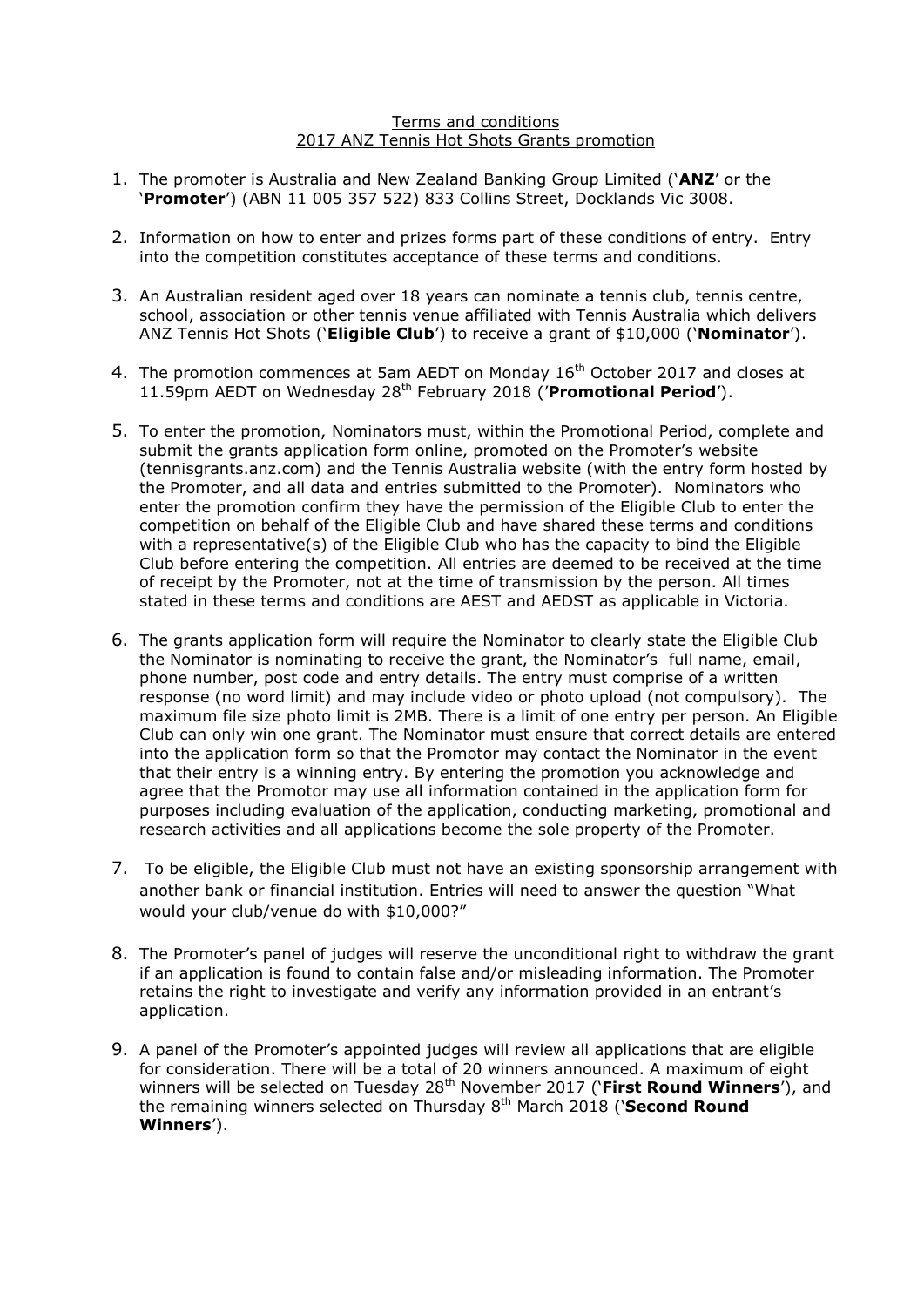The judges will assess the merits of each application in their discretion and will ultimately determine any successful applications, in whole or in part. Winning applications will be selected at the discretion of the panel of appointed judges.

The judges' decision is final and no correspondence will be entered into.

- 10. First Round Winners will be announced by publication on the Promoter's website by  $8<sup>th</sup>$ January 2018. Second Round Winners will be announced by publication on the Promoter's website by 1 April 2018. Winning clubs may also be promoted on ANZ\_AU social media channels. Tennis Australia may duplicate the Promoter's announcements on its own website and social media channels.
- 11.The Promotor or its appointed activation agency will contact winners by phone and by email using contact details provided in the entrant's application form immediately. In the event that the Promoter is unable to contact a successful applicant after three attempts, that applicant will forfeit the grant and the judges will select another successful application in their place.
- 12.Subject to clause 8, each winning entry will receive a grant of \$10,000 to be provided to the Eligible Club nominated in the relevant entry, not the Nominator.
- 13.Each winning Eligible Club or venue will be required to complete the project that the grant will be used for within two years of receiving the money unless otherwise agreed to by the Promoter. Upon the conclusion of the project, the Promoter or it's appointed agency may visit the club for marketing and PR purposes. Winning clubs or venues agree that they will not approach or enter into an agreement or sponsorship with another financial institution for the next twelve months from the date of being announced as a winner, other than with the Promoter's prior written consent. Nominators are required to disclose all potential competing sponsors to the Promoter at the time of entering the competition.
- 14.Each Nominator grants the Promoter express permission to share with Tennis Australia such personal or contact information (disclosed in the Nominator's entry) as is required to verify that the winning Eligible Club is a registered deliverer of the ANZ Tennis Hot Shots Program.
- 15.There will be twenty (20) prizes. Subject to clause 8 each winning Eligible Club will receive :
	- a. a ten thousand dollar (\$10,000) grant deposited into a valid bank account;
	- b. A branded ANZ court banner to display at the Eligible Club's venue;
	- c. Two hundred (200) ANZ money boxes;
	- d. Two hundred (200) ANZ branded fans;
	- e. Ten (10) ANZ Tennis Hot Shot tennis nets;
	- f. Two (2) sports bags;
	- g. Fifty (50) ANZ Tennis Hot Shot tennis racquets;
	- h. Three hundred (300) ANZ Tennis Hot Shot balls; and
	- i. The right to participate in an A Z review.
- 16. The total value of all prizes is up to the value of \$270,000.00 (including GST).
- 17. The contents of each prize cannot be modified. Each prize is not exchangeable, transferable and non-cash prizes are not redeemable for cash.